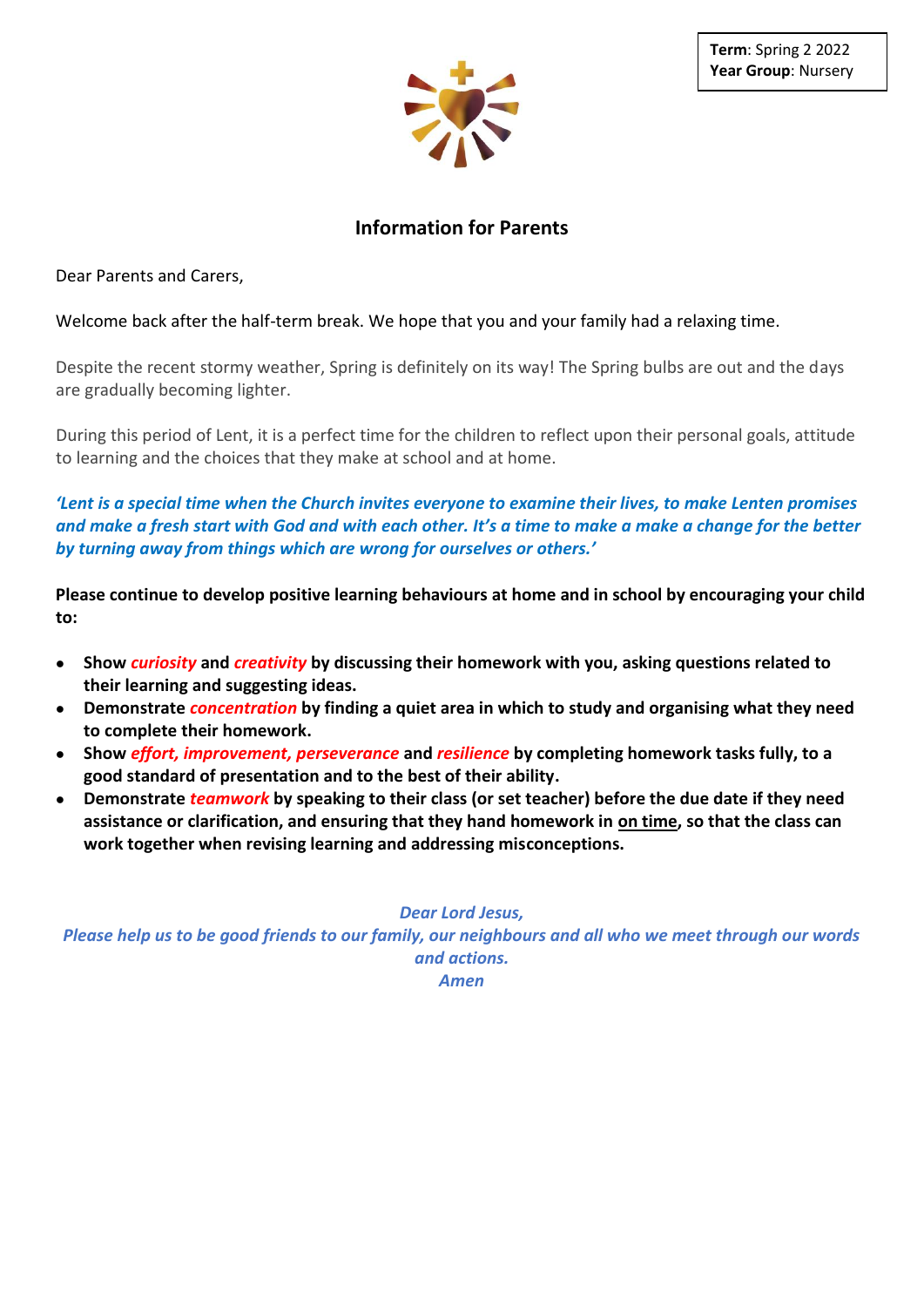# **Teaching and Learning in the Nursery Class**

# Early Years Foundation Stage Prime Areas for learning

## **Language and Communication**

I will be listening, talking, drawing and writing about the stories I have heard. I will be learning new vocabulary associated with our Spring topic of 'Growing'. I will begin to question why things happen and try to give explanations. I will be learning a range of new songs and rhymes and begin to distinguish one sound from another.



# **Personal, Social & Emotional Development**

I will be learning about myself and how I grow. I will be thinking about how I have become more independent as I have grown. I will think about how to become independent by demonstrating how I can choose activities for myself, tidy-up when I have finished, put on and take off my own coat, share and take turns. I will show willingness to tackle problems and enjoy self-chosen challenges. I will begin to show care and concern for living things through planting seeds and preparing our garden for spring.



# **Physical Development**

I will be developing my independence, learning how to hang up my own coat and bag, taking myself to the toilet and dressing/undressing myself. I will begin to develop my control over implements such as scissors, paintbrushes, pencils and blocks. I will explore the outdoor area and learn to use the climbing equipment safely and effectively, developing my coordination and balance. I will develop my physical strength through riding tricycles, pushing and pulling objects.

### **Religious Education**

I will learn about going to church on Sunday and saying thank you for Jesus during mass. I will then learn that the whole of nature prepares for the new life of spring and Lent. I will be able to understand that Lent is a time for giving and getting ready for the happiness of Easter. We celebrate Jesus' new life at Easter time.

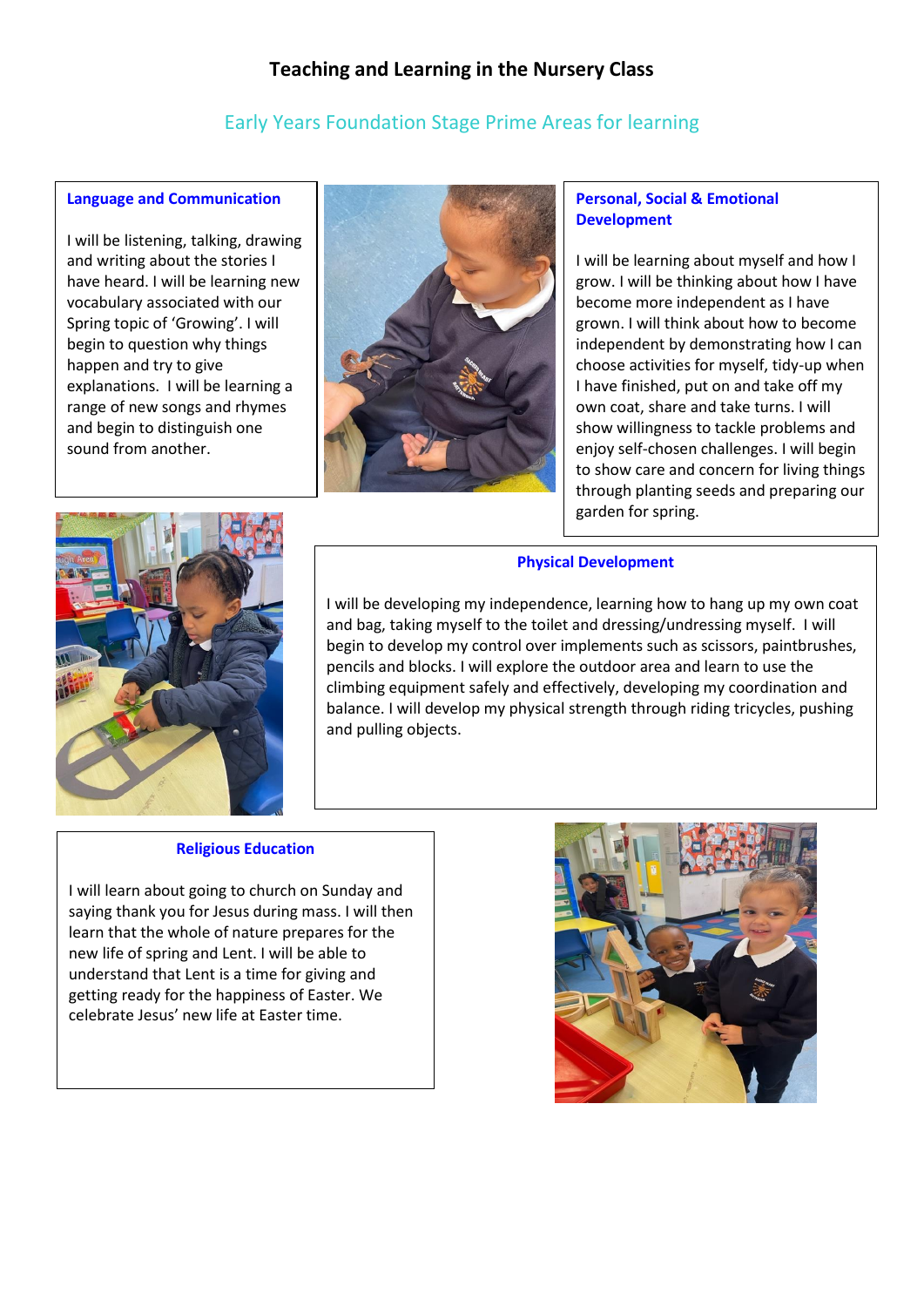# Early Years Foundation Stage Specific Learning Areas

#### **Mathematics**

I will be learning about flat, 2D and solid, 3D shapes. I will continue to use mathematical language in my play and begin to understand the concept of money. I will be learning number names and develop an interest in number problems. I will show an interest in shape in construction activities and talk about shapes or arrangements. I will observe and use positional language and I will begin to categorise objects according to shape or size.





#### **Literacy**

I will be learning how to handle books with care and know that information can be relayed in the form of print. I will continue to practise writing my name and will ascribe meanings to marks I see in different places. I will practice phonics and sounds in different ways.



#### **Expressive Arts and Design**

I will be exploring texture and space and learning new painting/printing techniques. I will begin to represent what I see using a variety of media and describing different textures. I will be learning new songs and circle games and begin to think about the sounds produced by a variety of musical instruments. I will base my role play on my past experiences and I will use language and other forms of communication to share the things I create.



#### **Understanding the World**

I will begin to show interest in the world in which I live. I will start to investigate and make observations. I will be asking questions about the natural world, showing curiosity and interest in the features of living things. I will be recalling significant events in my life and learn about how I am continuing to grow. I will be investigating construction materials.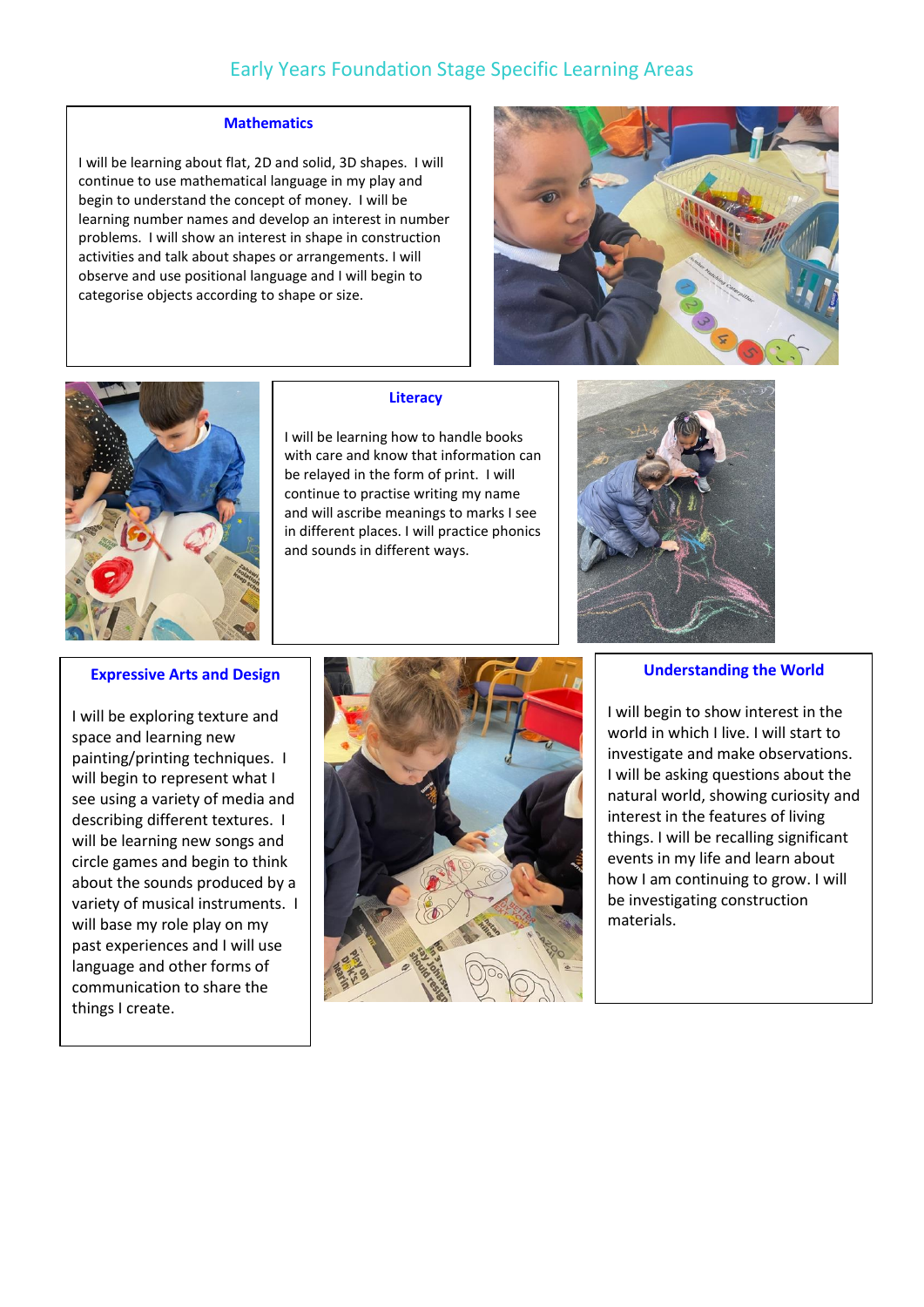Dear Parents/Carers,

This half term in nursery we are learning about growing and new life. To support your child's learning please talk to your child about the signs of nature in the environment such as green leaves growing on trees, daffodils and other flowers appearing and the warmer weather. You might also talk about new life e.g. lambs, chicks and mini-beasts. Above is a breakdown of what the children will be learning and some reminders below.

| Week                      | Literacy            | <b>Maths</b>          | <b>Phonics</b> | Letter of    | Other             |
|---------------------------|---------------------|-----------------------|----------------|--------------|-------------------|
| <b>Beginning</b>          |                     |                       |                | the week     |                   |
| Week 1                    | The Very Hungry     | Counting.             | Rhythm and     | g            | The Life Cycle of |
| 21st February             | Caterpillar         |                       | Rhyme          | Alphabet     | the Butterfly.    |
| 2022                      |                     | Number Sequencing.    |                | song         | Learn about       |
|                           |                     |                       |                | Jolly phonic | churches. How     |
|                           |                     | Number Lines.         |                | songs        | do we recognise   |
|                           |                     |                       |                |              | churches?         |
| Week 2                    | The Teeny Weeny     | Shows an interest in  | Rhythm and     | h            | The Life Cycle of |
| 28 <sup>th</sup> February | Tadpole             | numerals in the       | Rhyme          | Alphabet     | the Frog.         |
| 2022                      |                     | environment.          |                | song         | Lent. A time for  |
|                           |                     |                       |                | Jolly phonic | growing in love.  |
|                           |                     | Recognises            |                | songs        | Spring is a time  |
|                           |                     | numerals to 5         |                |              | for growth.       |
| Week 3                    | Rosie Plants a      | Solving number        | Body           |              | Plant growth,     |
| 7th March 2022            | Radish              | problems to 5.        | percussion     | Alphabet     | planting seeds    |
|                           |                     |                       |                | song         | Caring for plants |
|                           | Sam plants a        | Describing shapes.    |                | Jolly phonic | Plant life cycles |
|                           | Sunflower           |                       |                | songs        |                   |
|                           |                     |                       |                |              |                   |
| Week 4                    | Farmer George and   | Using shapes in       | Voice sounds   |              | Learning about    |
| 14th March                | the Lost chick      | construction          |                | Alphabet     | farm animals      |
| 2022                      |                     | activities.           |                | song         | and their young   |
|                           |                     |                       |                | Jolly phonic |                   |
|                           |                     | Representing          |                | songs        |                   |
|                           |                     | numbers in play       |                |              |                   |
| Week 5                    | The Pig in the Pond | Realise that not only | Environmental  | k            | Learning about    |
| 21st March                |                     | objects can be        | sounds         | Alphabet     | farm vehicles     |
| 2022                      |                     | counted, including    |                | song         | and farm          |
|                           |                     | steps claps or jumps. |                | Jolly phonic | produce           |
|                           |                     |                       |                | songs        |                   |
| Week 6                    | The Easter Story    | Orders and            | Instrumental   |              | Good News.        |
| 28th Mar 2022             |                     | sequences familiar    | Sounds         | Alphabet     | The Easter Story  |
|                           |                     | events.               |                | song         |                   |
|                           |                     |                       |                | Jolly phonic |                   |
|                           |                     |                       |                | songs        |                   |

# **PE**

Nursery will be focussing on the fundamentals of sport, through balance, agility and co-ordination through gymnastics. Please make sure your child is familiar with their own shoes and encourage them to take off and put on their own shoes and socks. We will be supporting children to do this when necessary.